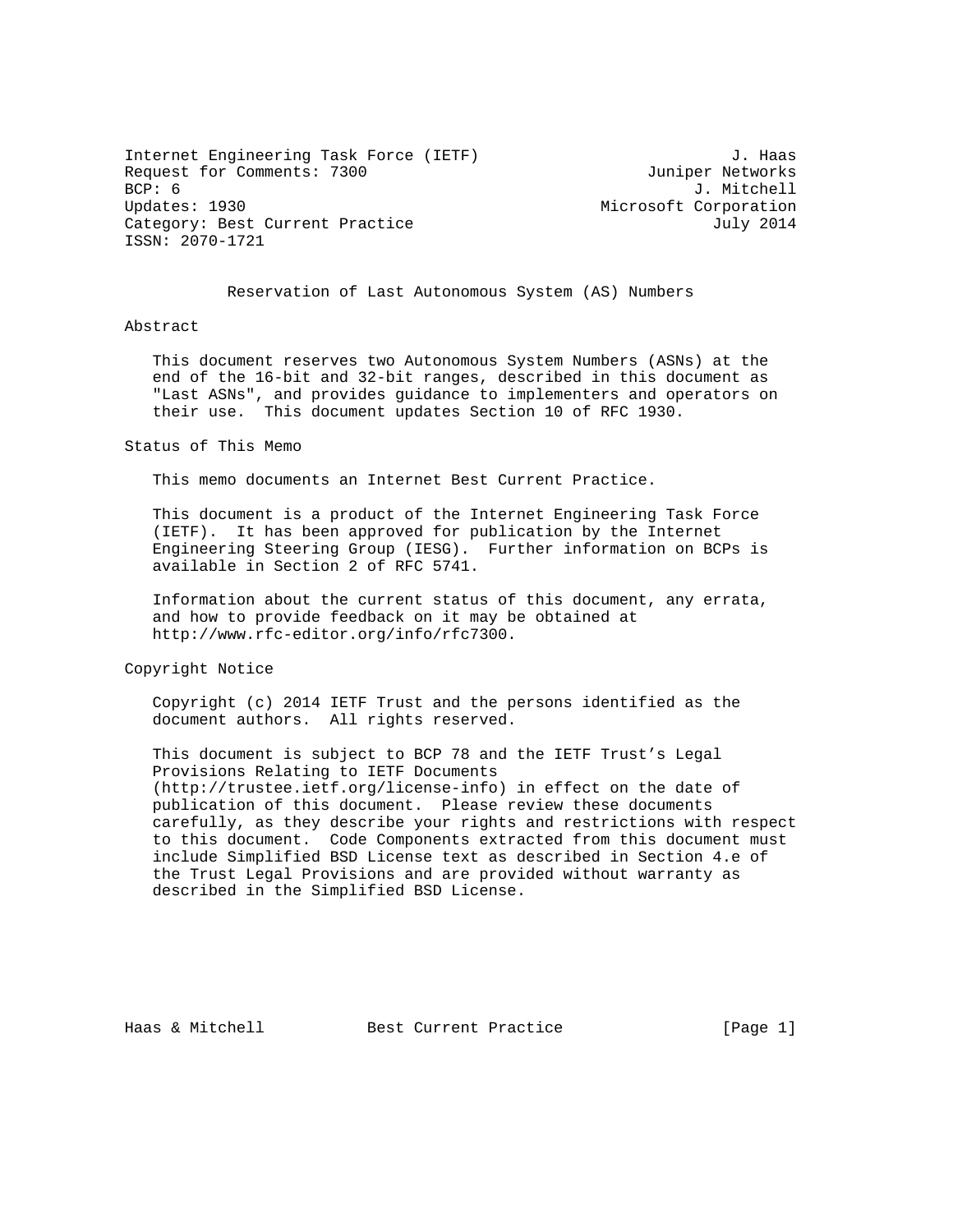1. Introduction

 Over a decade ago, IANA reserved the last Autonomous System Number (ASN) of the 16-bit ASN range, 65535, with the intention that it not be used by network operators running BGP [RFC4271]. Since the introduction of "BGP Support for Four-Octet Autonomous System (AS) Number Space" [RFC6793], IANA has also reserved the last ASN of the 32-bit autonomous system number range, 4294967295. This reservation has been documented in the IANA "Autonomous System (AS) Numbers" registry [IANA.AS]. Although these "Last ASNs" border on Private Use ASN [RFC6996] ranges, they are not defined or reserved as Private Use ASNs by [IANA.AS]. This document describes the reasoning for reserving Last ASNs and provides guidance both to operators and to implementers on their use.

2. Requirements Language

 The key words "MUST", "MUST NOT", "REQUIRED", "SHALL", "SHALL NOT", "SHOULD", "SHOULD NOT", "RECOMMENDED", "MAY", and "OPTIONAL" in this document are to be interpreted as described in RFC 2119 [RFC2119].

3. Reasons for Reservation of the Last ASNs

 A subset of the BGP communities of ASN 65535, the last ASN of the 16-bit range, are reserved for use by Well-known Communities as described in [RFC1997] and [IANA.WK]. Although this is not currently true of ASN 4294967295, if there is a future need for another Special Use ASN that is not designed to be globally routable, or for the associated BGP communities of such an ASN, ASN 4294967295 could be a valid candidate for such purpose. This document does not prescribe any such Special Use to this ASN at the time of publication.

4. Operational Considerations

 Operators SHOULD NOT use these Last ASNs for any other purpose or as Private Use ASNs. Operational use of these Last ASNs could have undesirable results. For example; use of AS 65535 as if it were a Private Use ASN, may result in inadvertent use of BGP Well-known Community values [IANA.WK], causing undesirable routing behavior.

 Last ASNs MUST NOT be advertised to the global Internet within AS\_PATH or AS4\_PATH attributes. Operators SHOULD filter Last ASNs within the AS\_PATH and AS4\_PATH attributes.

Haas & Mitchell **Best Current Practice** [Page 2]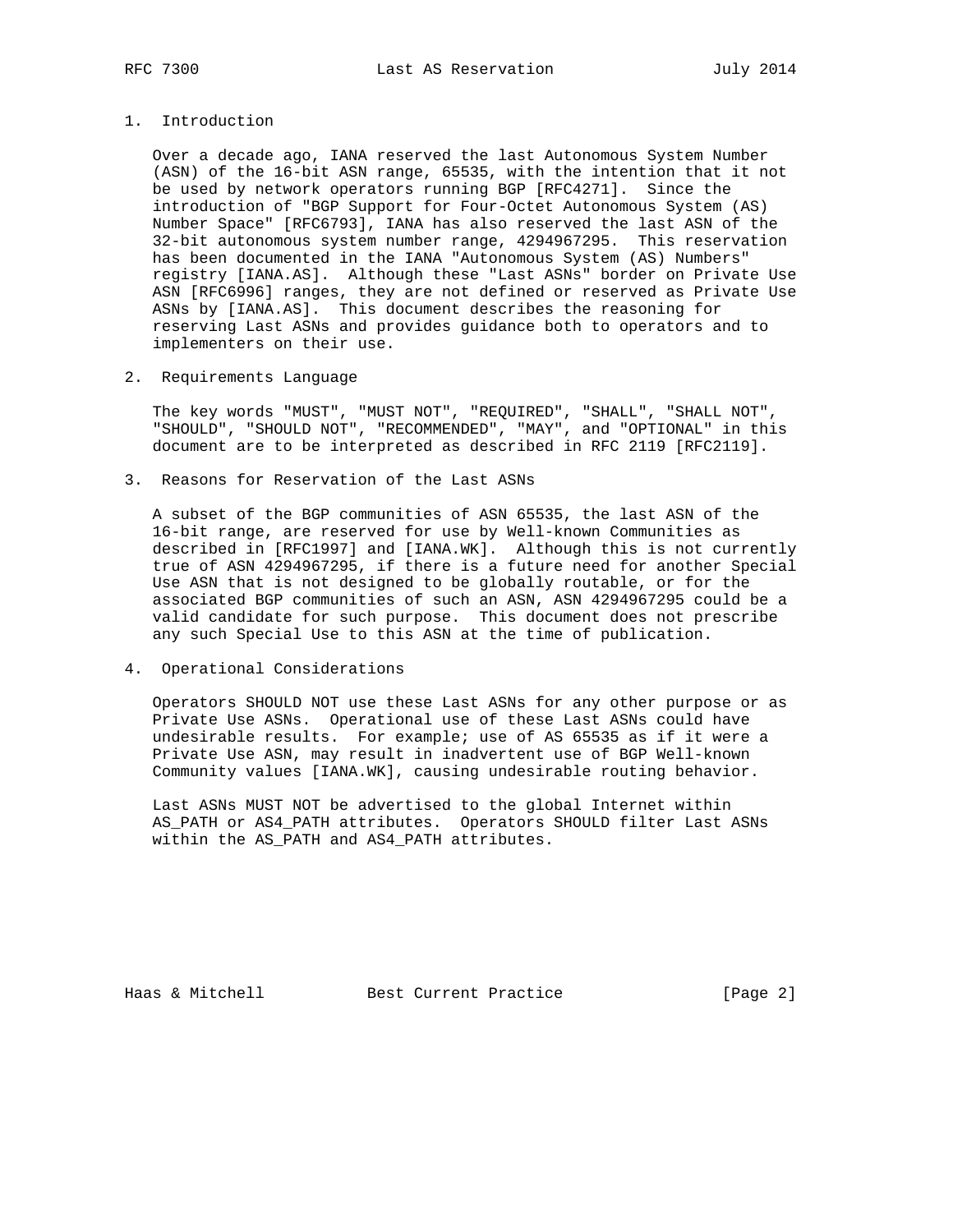5. Implementation Considerations

 While Last ASNs are reserved, they remain valid ASNs from a BGP perspective. Therefore, implementations of BGP [RFC4271] SHOULD NOT treat the use of Last ASNs as any type of protocol error. However, if a Last ASN is configured as the local AS, implementations MAY generate a warning message indicating improper use of a reserved ASN.

 Implementations that provide tools that filter Private Use ASNs within the AS\_PATH and AS4\_PATH attributes MAY also include Last ASNs.

6. IANA Considerations

 IANA has reserved last Autonomous System number 65535 from the "16-bit Autonomous System Numbers" registry for the reasons described in this document.

 IANA has also reserved last Autonomous System number 4294967295 from the "32-bit Autonomous System Numbers" registry for the reasons described in this document.

 These reservations have been documented in the IANA "Autonomous System (AS) Numbers" registry [IANA.AS] and the IANA "Special-Purpose Autonomous System (AS) Numbers" registry [IANA.SpecialAS].

7. Security Considerations

 This document does not introduce any additional security concerns in regards to usage of Last ASNs. Although the BGP is designed to allow usage of Last ASNs, security issues related to BGP implementation errors could be triggered by Last ASN usage.

- 8. References
- 8.1. Normative References

 [IANA.AS] IANA, "Autonomous System (AS) Numbers", <http://www.iana.org/assignments/as-numbers/>.

 [IANA.SpecialAS] IANA, "Special-Purpose Autonomous System (AS) Numbers", <http://www.iana.org/assignments/ iana-as-numbers-special-registry/>.

 [RFC2119] Bradner, S., "Key words for use in RFCs to Indicate Requirement Levels", BCP 14, RFC 2119, March 1997.

Haas & Mitchell Best Current Practice [Page 3]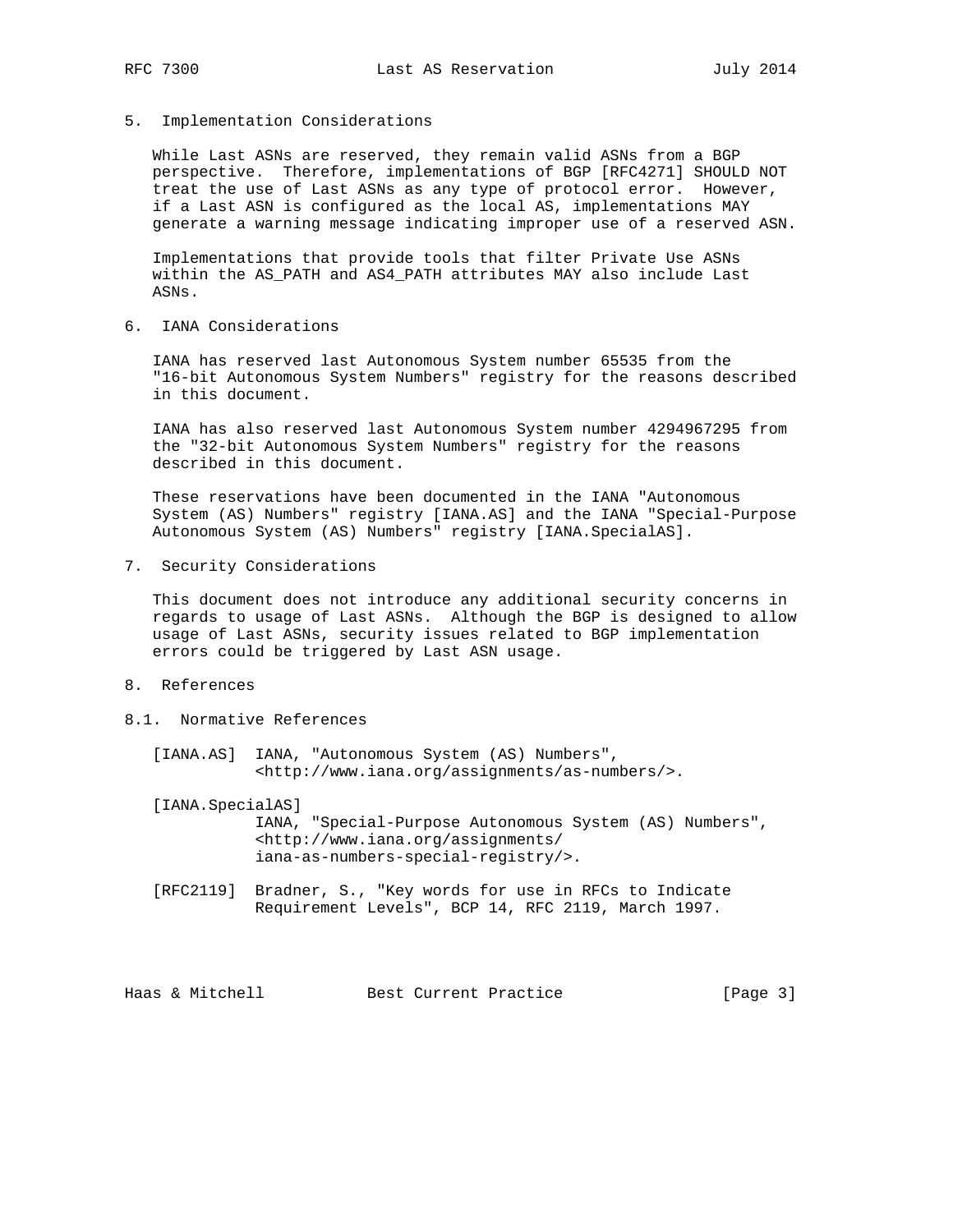- [RFC4271] Rekhter, Y., Li, T., and S. Hares, "A Border Gateway Protocol 4 (BGP-4)", RFC 4271, January 2006.
- [RFC6793] Vohra, Q. and E. Chen, "BGP Support for Four-Octet Autonomous System (AS) Number Space", RFC 6793, December 2012.
- 8.2. Informative References
	- [IANA.WK] IANA, "Border Gateway Protocol (BGP) Well-known Communities", <http://www.iana.org/assignments/ bgp-well-known-communities/>.
	- [RFC1997] Chandrasekeran, R., Traina, P., and T. Li, "BGP Communities Attribute", RFC 1997, August 1996.
- [RFC6996] Mitchell, J., "Autonomous System (AS) Reservation for Private Use", BCP 6, RFC 6996, July 2013.

Haas & Mitchell Best Current Practice [Page 4]